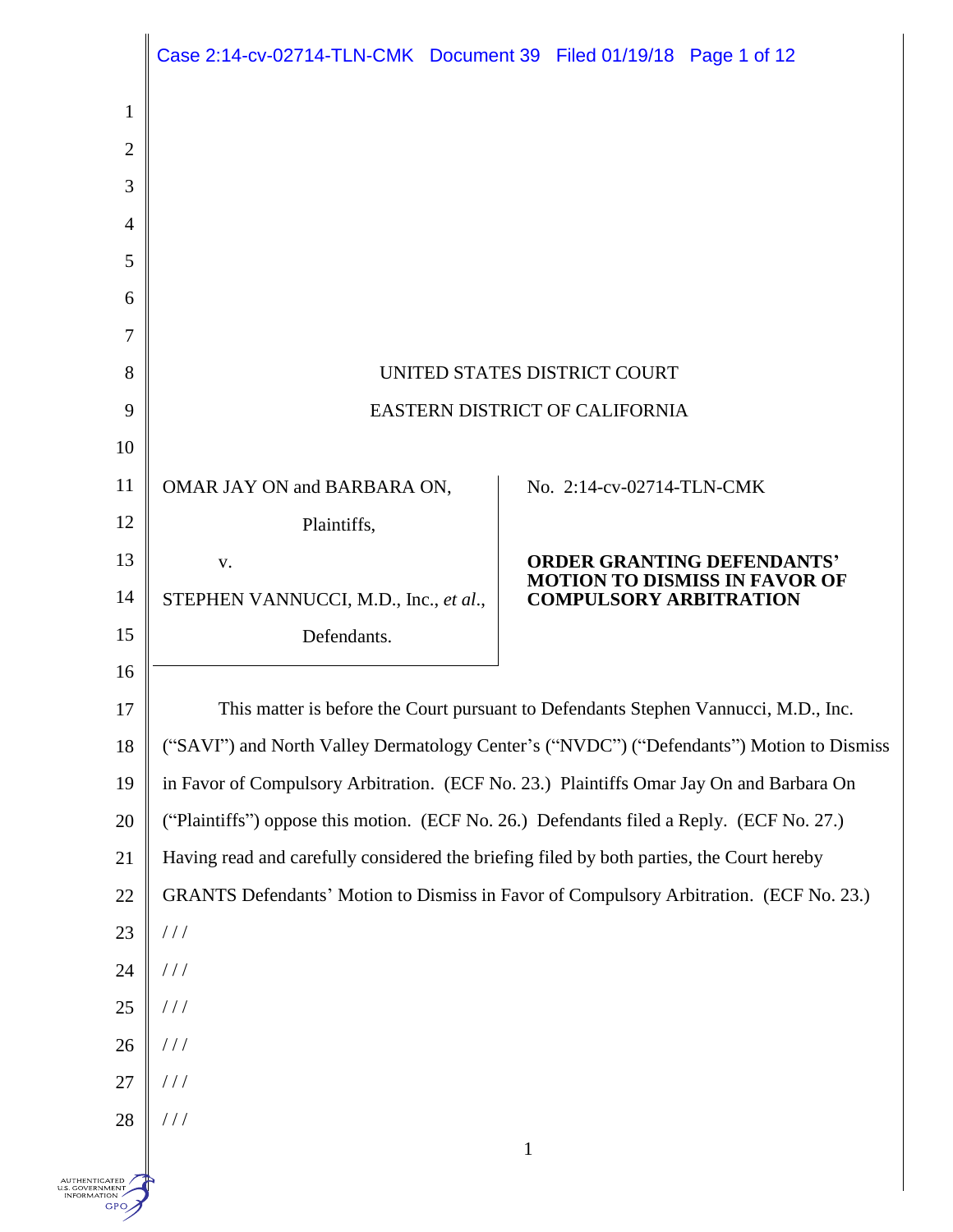1

#### **I. FACTUAL BACKGROUND**

2 3 4 5 6 7 Plaintiffs allege that Plaintiff Omar Jay On ("Plaintiff On") was employed as a Physician Assistant by SAVI from January 1, 2007 to October 2010. (ECF No. 17 ¶¶ 3, 7, 10.) Plaintiff On alleges that in October 2010, SAVI transferred its obligations to him under a written employment agreement to NVDC, a medical partnership created by former defendant Dr. Vannucci and others not individually named in the instant suit. (ECF No. 17 ¶ 11.) Plaintiff On alleges he continued his employment following the transfer to NVDC. (ECF No. 17 ¶ 11.)

8 9 10 11 12 13 14 15 Plaintiffs attached as Exhibit A, a copy of an employment agreement between Plaintiff On and SAVI ("Employment Agreement"). (Employment Agreement, Ex. A, ECF No. 17-1.) Plaintiff On alleges his pay was based on the number of patients he treated and the services he provided. (ECF No. 17 ¶ 12.) Plaintiff On alleges he noticed in September 2011 his income declined although he treated more patients. (ECF No. 17 ¶ 15.) Plaintiff On alleges he made several requests to review the practice's financial records. (ECF No. 17 ¶¶ 15–16.) Plaintiff On alleges around July 2013 he was forced to give notice of termination to NVDC because he was denied access to review financial records. (ECF No. 17 ¶¶ 17.)

16 17 18 19 20 21 22 Plaintiffs allege they hired Dennis Diver, a certified forensic accountant, in July 2013 to determine why Plaintiff On's income had declined. (ECF No. 17 ¶ 19.) Plaintiffs state Mr. Diver contacted NVDC "to obtain disclosure of financial records relating to Plaintiff's employment, earnings, and compensation." (ECF No. 17 ¶ 19.) Plaintiffs allege when NVDC received Mr. Driver's request, NVDC's office manager, Ronnie Boongaling "immediately" admitted to NVDC he had been embezzling money. (ECF No. 17 ¶ 19.) Plaintiffs allege they made several requests for financial records but Defendants failed to provide those records. (ECF No. 17 ¶ 22.)

23 24 25 26 27 28 Plaintiffs allege Plaintiff On filed a complaint against Dr. Vannucci in December 2013 in Butte County Superior Court seeking the employment records. (ECF No. 17 ¶ 23.) Plaintiffs allege Plaintiff On filed a complaint against Dr. Vannucci in February 2014 in Butte County Superior Court seeking declaratory relief that Dr. Vannucci may not deduct operating expenses from Plaintiff On's compensation and that the arbitration clause of the Employment Agreement was void and unenforceable. (ECF No. 17 ¶ 25.)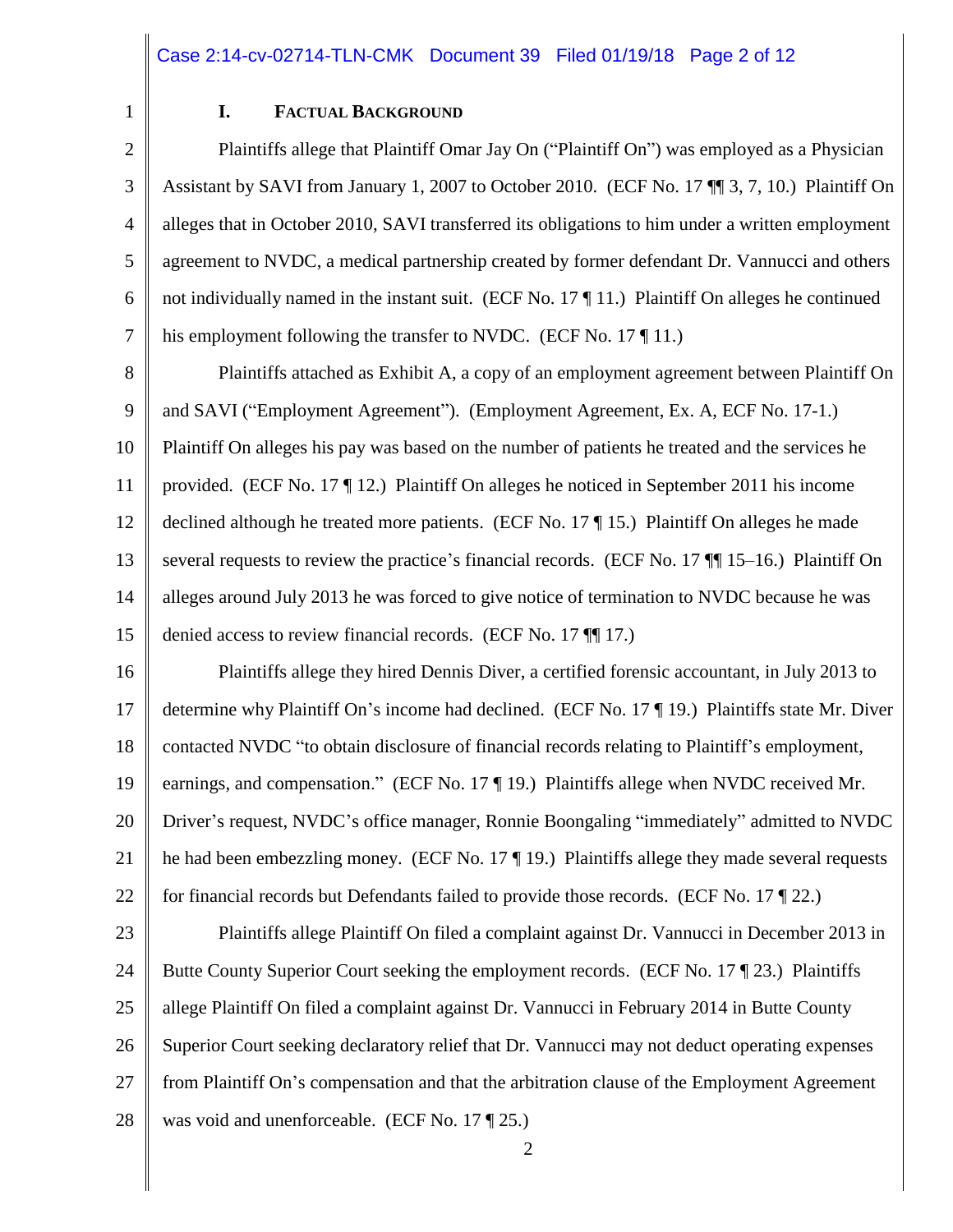#### Case 2:14-cv-02714-TLN-CMK Document 39 Filed 01/19/18 Page 3 of 12

1 2 3 4 5 6 7 8 9 10 11 12 13 14 15 16 17 18 19 20 21 22 23 24 25 26 27 28 Plaintiffs then filed suit in this Court on November 17, 2014, naming Dr. Vannucci and NVDC as defendants. (ECF No. 1 at 1). Dr. Vannucci and NVDC filed a Motion to Partially Dismiss several of Plaintiffs' claims pursuant to Rule 12(b)(6) and an agreement for "binding arbitration." ("2015 Motion," ECF No. 7 at  $1-2$ .) This Court dismissed several counts as to any violations occurring prior to September 27, 2011, without leave to amend, dismissed other counts with leave to amend, and denied dismissal of some counts. (ECF No. 15 at 14.) Plaintiffs filed their First Amended Complaint ("FAC") on June 15, 2016, naming as defendants Dr. Vannucci, NVDC, and adding SAVI, and alleging 13 violations of California law and the Employee Retirement Income Security Act of 1974, 29 U.S.C. § 1001, *et seq.* ("ERISA"). (ECF No. 17 at 1–2.) Plaintiffs voluntarily dismissed Dr. Vannucci from the suit. (ECF No. 19 at 1.) The remaining defendants, SAVI and NVDC, move to dismiss in favor of compulsory arbitration under 9 U.S.C.  $\S 3$ . (ECF No. 23 at 1-2; ECF No. 25 at 1-2.) Plaintiffs oppose the motion and Defendants filed a reply. (ECF Nos. 26 & 27.) **II. STANDARD OF LAW** "[T]he federal law of arbitrability under the Federal Arbitration Act ("FAA") governs the allocation of authority between courts and arbitrators." *Cox v. Ocean View Hotel Corp.*, 533 F.3d 1114, 1119 (9th Cir. 2008). There is an "emphatic federal policy in favor of arbitral dispute resolution." *Mitsubishi Motors Corp. v. Soler Chrysler–Plymouth*, 473 U.S. 614, 631 (1985). As such, "any doubts concerning the scope of arbitrable issues should be resolved in favor of arbitration, whether the problem at hand is the construction of the contract language itself or an allegation of waiver, delay, or a like defense to arbitrability." *Id.* at 626 (*quoting Moses H. Cone Mem'l Hosp. v. Mercury Constr. Corp.*, 460 U.S. 1, 24–25 (1983)). Generally, in deciding whether a dispute is subject to an arbitration agreement, the Court must determine: "(1) whether a valid agreement to arbitrate exists and, if it does, (2) whether the agreement encompasses the dispute at issue." *Chiron Corp. v. Ortho Diagnostic Sys., Inc.*, 207 F.3d 1126, 1130 (9th Cir. 2000). The Court's role "is limited to determining arbitrability and enforcing agreements to arbitrate, leaving the merits of the claim and any defenses to the arbitrator." *Republic of Nicaragua v. Standard Fruit Co.*, 937 F.2d 469, 478 (9th Cir. 1991).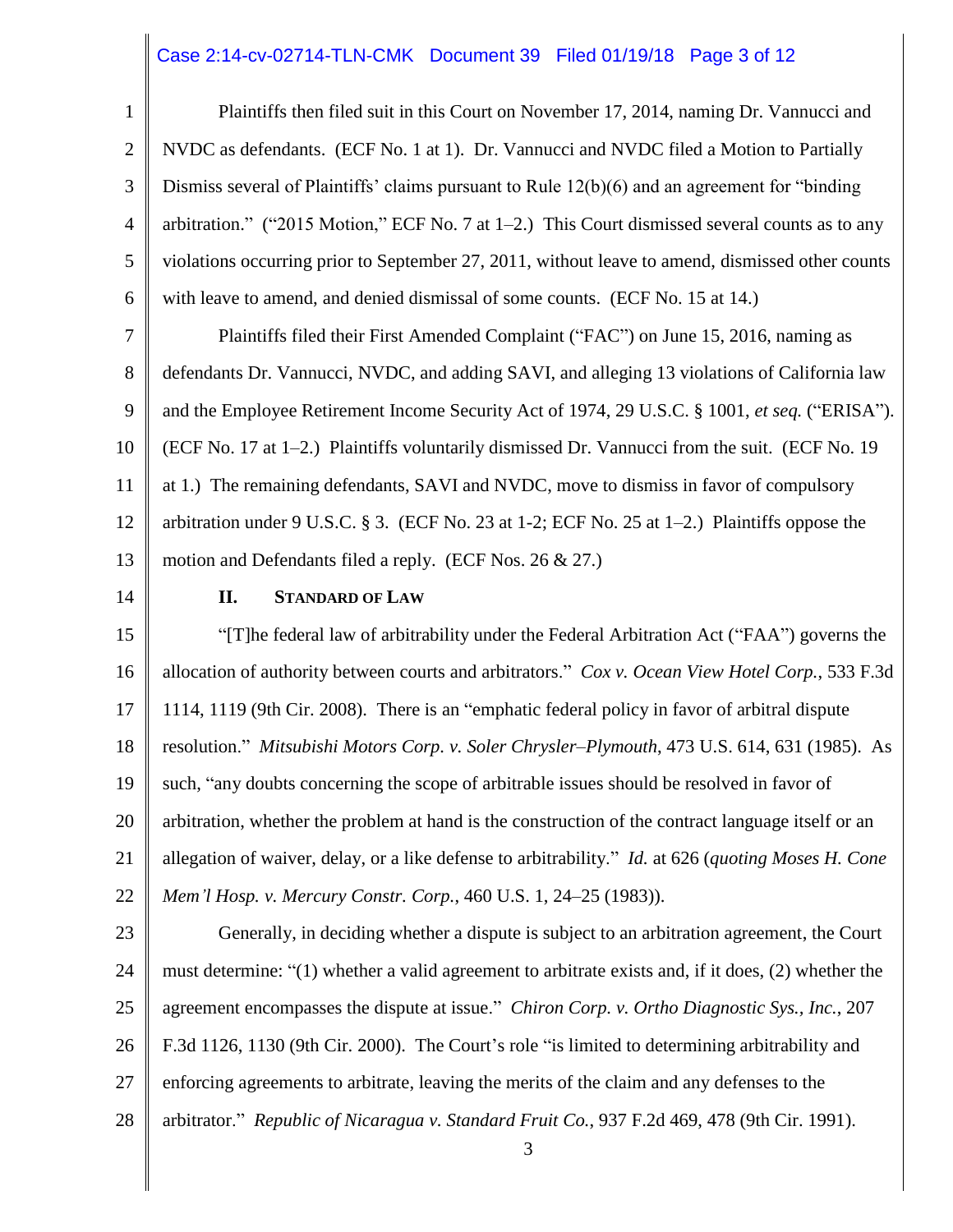## Case 2:14-cv-02714-TLN-CMK Document 39 Filed 01/19/18 Page 4 of 12

| $\mathbf{1}$   | "In determining the existence of an agreement to arbitrate, the district court looks to                         |
|----------------|-----------------------------------------------------------------------------------------------------------------|
| 2              | 'general state-law principles of contract interpretation, while giving due regard to the federal                |
| 3              | policy in favor of arbitration."" Botorff v. Amerco, 2012 WL 6628952, at *3 (E.D. Cal. Dec. 19,                 |
| $\overline{4}$ | 2012) (quoting Wagner v. Stratton, 83 F.3d 1046, 1049 (9th Cir. 1996)). An arbitration                          |
| 5              | agreement may only "be invalidated by 'generally applicable contract defenses, such as fraud,                   |
| 6              | duress, or unconscionability,' but not by defenses that apply only to arbitration or that derive their          |
| $\tau$         | meaning from the fact that an agreement to arbitrate is at issue." AT&T Mobility LLC v.                         |
| 8              | Concepcion, 131 S.Ct. 1740, 1746 (2011) (quoting Doctor's Assocs. Inc. v. Casarotto, 517 U.S.                   |
| 9              | 681, 687 (1996)). Therefore, courts may not apply traditional contractual defenses, such as                     |
| 10             | unconscionability and duress, in a broader or more stringent manner to invalidate arbitration                   |
| 11             | agreements and thereby undermine FAA's "principal purpose" to "ensure that private arbitration                  |
| 12             | agreements are enforced according to their terms." <i>Id.</i> at 1748 (quoting <i>Volt Info. Scis., Inc. v.</i> |
| 13             | Bd. of Trs. of Leland Stanford Junior Univ., 489 U.S. 468, 478 (1989)).                                         |
| 14             | However, the right to arbitration can be waived. United States v. Park Place Assocs., Ltd.,                     |
| 15             | 563 F.3d 907, 921 (9th Cir. 2009) (citing Van Ness Townhouses v. Mar Indus. Corp., 862 F.2d                     |
| 16             | 754, 758–59 (9th Cir. 1988)). The "waiver of the right to arbitration is disfavored because it is a             |
| 17             | contractual right, and thus any party arguing waiver of arbitration bears a heavy burden of proof."             |
| 18             | Van Ness Townhouses, 862 F.2d at 758 (internal quotations omitted). To prove waiver of the                      |
| 19             | right to arbitrate, a party must show: "(1) knowledge of an existing right to compel arbitration; (2)           |
| 20             | acts inconsistent with that existing right; and (3) prejudice to the party opposing arbitration                 |
| 21             | resulting from such inconsistent acts." <i>Martin v. Yasuda</i> , 829 F.3d 1118, 1124 (9th Cir. 2016)           |
| 22             | (quoting Fisher v. A.G. Becker Paribas Inc., 791 F.2d 691, 694 (9th Cir. 1986).                                 |
| 23             | If the right to arbitration has not been waived and a court decides to compel arbitration,                      |
| 24             | the court may stay or dismiss the action. Sparling v. Hoffman Constr. Co., Inc., 864 F.2d 635,                  |
| 25             | 638 (9th Cir. 1988). If the arbitration agreement encompasses all claims, dismissal is proper.                  |
| 26             | Horne v. Starbucks Corp, 2017 WL 2813170, at *3 (E.D. Cal. June 29, 2017).                                      |
| 27             | $/\!/ \!/$                                                                                                      |
| 28             | $/\!/ \!/$                                                                                                      |
|                | 4                                                                                                               |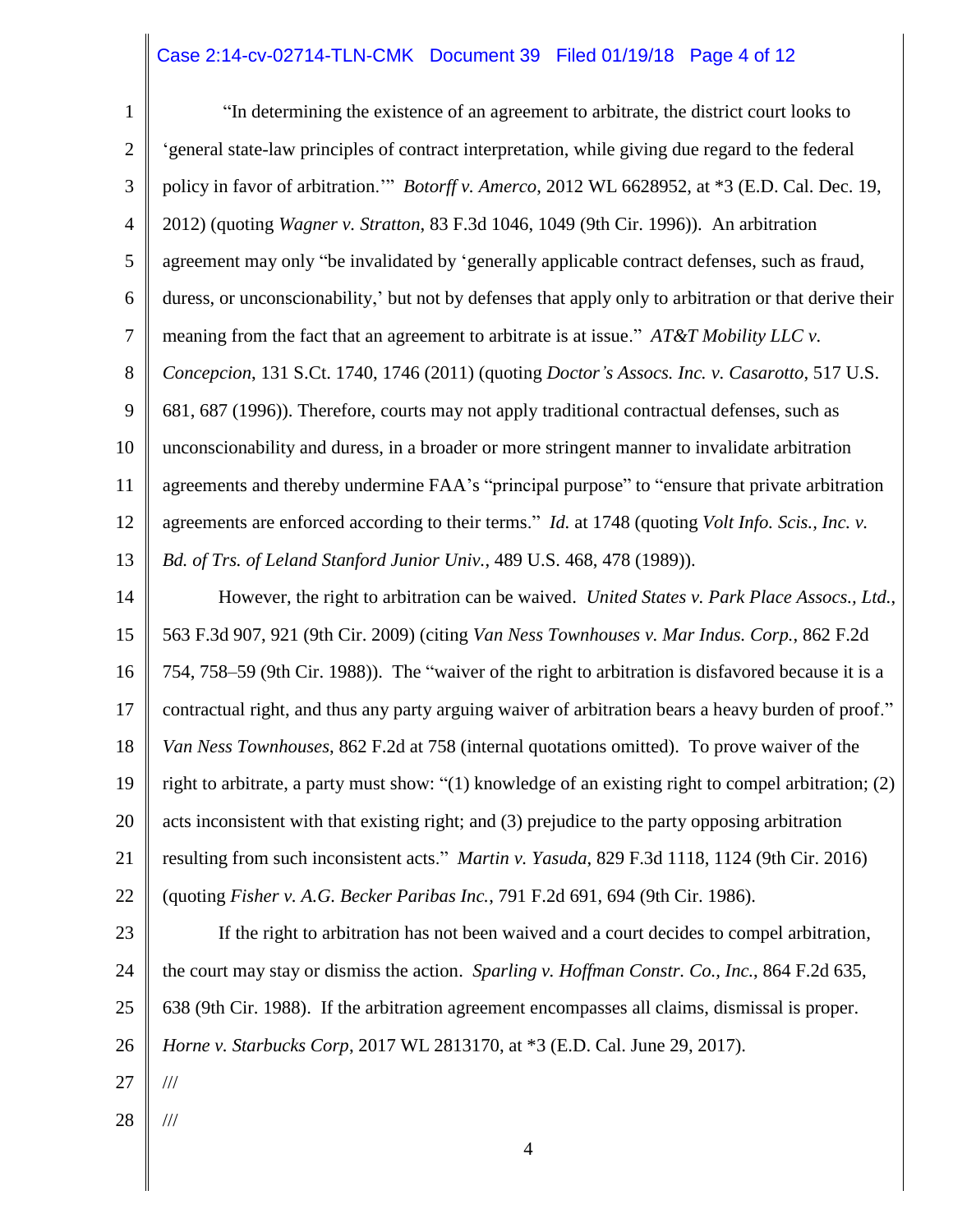#### **III. ANALYSIS**

1

2 3 4 5 6 7 8 9 Defendants argue "the parties agreed to binding arbitration of all disputes arising from [Plaintiff] On's employment, that all Plaintiffs' claims arise from his employment, and that the Federal Arbitration Act preempts contrary California law regarding various alleged Labor Code violations." (ECF No. 23 at 2.) Defendants argue the substantive prerequisites for arbitration, therefore, exist. (ECF No. 23-1 at 6.) Generally, in deciding whether a dispute is subject to an arbitration agreement, the Court must determine: "(1) whether a valid agreement to arbitrate exists and, if it does, (2) whether the agreement encompasses the dispute at issue." *Chiron Corp. v. Ortho Diagnostic Sys., Inc.*, 207 F.3d 1126, 1130 (9th Cir. 2000).

10 11 12 13 14 15 16 17 18 Plaintiffs do not disagree that the Employment Agreement<sup>1</sup> contained an arbitration provision that encompasses the issues in dispute between the parties in the instant case. Rather, Plaintiffs argue Defendants waived enforcement of arbitration because the parties litigated state court proceedings before Plaintiffs filed this suit and because the parties litigated this suit in this Court for years. (ECF No. 26 at 5.) Plaintiffs add that Defendants "took full advantage in this Court" by moving to dismiss and only sought to enforce the arbitration clause after the Court did not grant the 2015 Motion in full. (ECF No. 26 at 5.) Plaintiffs further argue Defendants' conduct of actively participating in this litigation waived any right to compel arbitration and prejudiced Plaintiffs by causing delay. (ECF No. 26 at 5.)

19 20 21 22 23 24 25 26 The right to arbitration can be waived. *Park Place Assocs., Ltd.*, 563 F.3d at 921 (citing *Van Ness Townhouses*, 862 F.2d at 758–59). The "waiver of the right to arbitration is disfavored because it is a contractual right, and thus any party arguing waiver of arbitration bears a heavy burden of proof." *Van Ness Townhouses*, 862 F.2d at 758 (internal quotations omitted). To prove waiver of the right to arbitrate, a party must show all three elements from *Fisher*: "(1) knowledge of an existing right to compel arbitration; (2) acts inconsistent with that existing right; and (3) prejudice to the party opposing arbitration resulting from such inconsistent acts." *Martin*, 829 F.3d at 1124.

<sup>27</sup> 28  $\overline{a}$ <sup>1</sup> Both parties refer to the unsigned Employment Agreement that Plaintiffs attached to their FAC, (ECF No. 17-1, Ex. A), as the relevant agreement and arbitration provision. A court may properly consider an exhibit attached to the complaint if its authenticity is not questioned. *Lee v. City of Los Angeles,* 250 F.3d 668, 688 (9th Cir. 2001).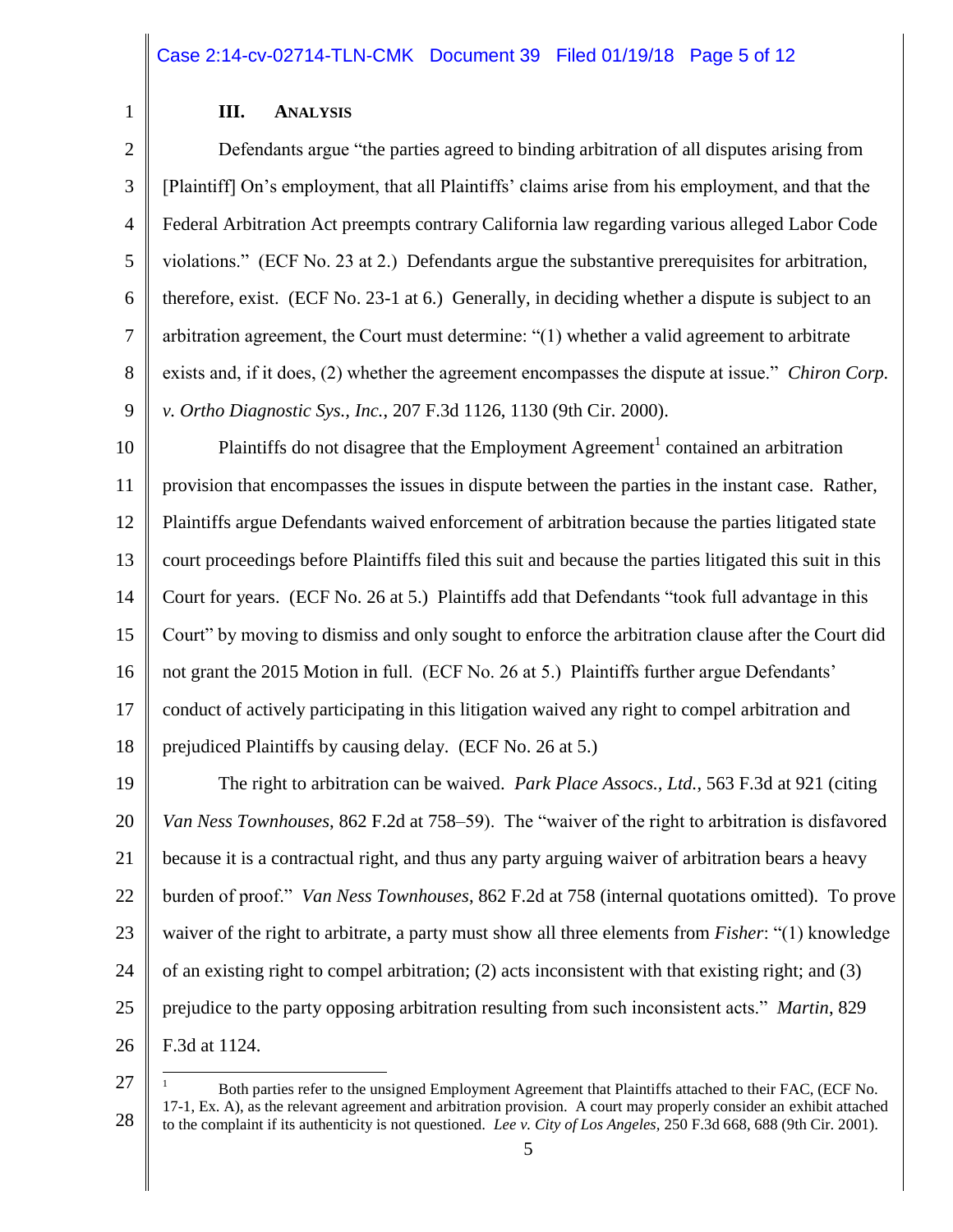#### A. Defendant SAVI

1

2 3 4 5 6 Plaintiffs first added SAVI to this suit in Plaintiffs' FAC filed June 15, 2016. (ECF No. 17 at 1; *see also* ECF No. 1 at 1.) On August 3, 2016, Defendants filed their answer, asserting as their Ninth Affirmative Defense the Employment Agreement's "binding arbitration" clause. (ECF No. 21 ¶¶ 82–85.) On October 14, 2016, Defendants filed the instant motion to compel arbitration. (ECF No. 23 at  $1-2$ .)

7 8 9 10 11 12 13 14 15 16 Plaintiffs argue Defendants are in default in arbitration and waived any right to compel arbitration by actively participating in the litigation. (ECF No. 26 at 11.) Plaintiffs, however, do not cite to any facts from the record to support their argument that either of the Defendants are "in default." (ECF No. 26 at 10–11.) Plaintiffs cite *Sink v. Aden Enterprises, Inc.*, 352 F.3d 1197 (9th Cir. 2003) in which one of the parties subject to an arbitration provision was required to pay the cost of the arbitration, did not make payment, did not make alternate arrangements, did not give notice it would be unable to pay, and was found to be in default. *Id*. at 1199-1200. Plaintiffs do not explain how the citation applies to either defendant in this matter. Instead, Plaintiffs argue Defendants are in default because they have waived the right to compel arbitration and they have waived the right to compel arbitration because they are in default. (ECF No. 26 at 11.)

17 18 19 20 21 22 23 24 Plaintiffs also argue Defendants waived their right to compel arbitration because Defendants' actions were inconsistent with that right, the second *Fisher* element. (ECF No. 26 at 12.) Plaintiffs state Defendants' "three-year delay in compelling arbitration clearly indicates a conscious decision to seek judgment on the merits of arbitrable claims." (ECF No. 26 at 12.) Plaintiffs add, "[s]eeking a decision *on the merits* of the case," such as filing a motion to dismiss pursuant to Rule 12(b)(6), "has been repeatedly found to satisfy this element." (ECF No. 26 at 13) (citing *Martin*, 829 F.3d at 1126, in which the defendants sought judgment on the merits, stated they did not plan to compel arbitration for strategic reasons, then asserted arbitration).

25 26 27 28 Here, SAVI was brought into this case in Plaintiffs' FAC, after the Court ruled on the 2015 Motion brought by Dr. Vannucci and NVDC. SAVI filed only an answer asserting "binding arbitration" as an affirmative defense and the motion to compel arbitration—within four months of being added to the suit. Plaintiffs have not shown SAVI's actions were inconsistent.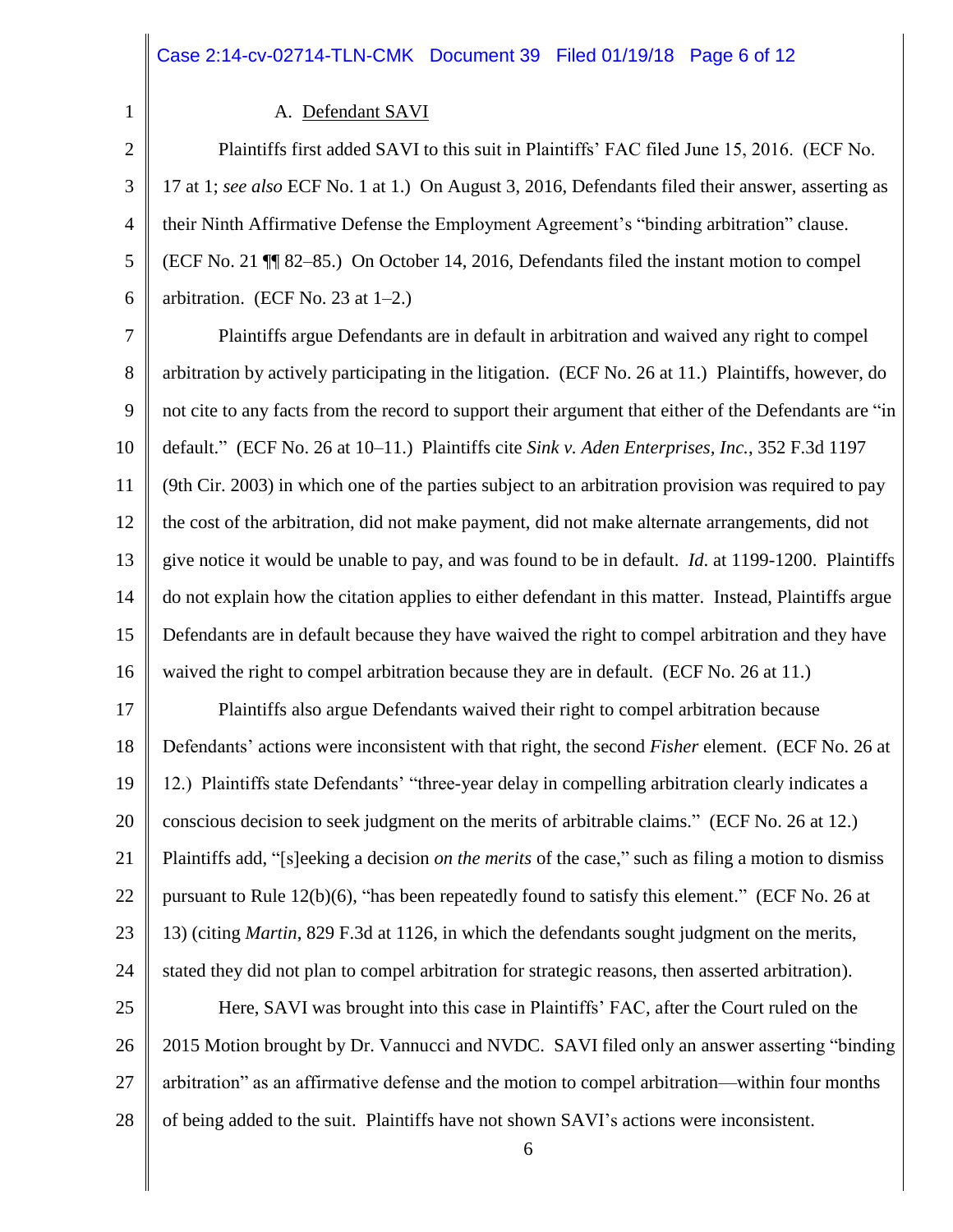# Case 2:14-cv-02714-TLN-CMK Document 39 Filed 01/19/18 Page 7 of 12

| $\mathbf{1}$   | Plaintiffs argue they have been prejudiced by having to oppose the 2015 Motion and meet                     |
|----------------|-------------------------------------------------------------------------------------------------------------|
| $\overline{2}$ | and confer with opposing counsel, the third element from <i>Fisher.</i> (ECF No. 26 at 15–16.)              |
| 3              | NVDC and Dr. Vannucci filed the 2015 Motion after Plaintiffs filed their original complaint but             |
| 4              | before Plaintiffs filed their FAC adding SAVI to the suit. Any expense Plaintiffs incurred in               |
| 5              | relation to the 2015 Motion occurred before SAVI was a party.                                               |
| 6              | Plaintiffs cannot satisfy the second or third elements from <i>Fisher</i> in relation to SAVI.              |
| 7              | <i>Martin</i> , 829 F.3d at 1124 ("(2) acts inconsistent with that existing right; and (3) prejudice to the |
| 8              | party opposing arbitration resulting from such inconsistent acts"). SAVI did not file the 2015              |
| 9              | Motion and did not engage in actions inconsistent with a right to compel arbitration. Plaintiffs            |
| 10             | have not shown they were prejudiced by the four month period between the date Plaintiffs filed              |
| 11             | their FAC adding SAVI to this case and the date Defendants filed their motion to compel.                    |
| 12             | <b>B.</b> Defendant NVDC                                                                                    |
| 13             | Plaintiffs argue NVDC has waived its right to compel arbitration because its "three-year                    |
| 14             | delay in compelling arbitration" and its filing of a $12(b)(6)$ motion indicate "a conscious decision       |
| 15             | to seek judicial judgment on the merits of arbitrable claims[and] is inconsistent with an intent            |
| 16             | to arbitrate those claims." (ECF No. 26 at 12.)                                                             |
| 17             | i.<br>Plaintiffs have not shown NVDC delayed its right to compel                                            |
| 18             | arbitration for three years.                                                                                |
| 19             | Plaintiffs appear to refer to state court litigation, which they allege began "nearly three                 |
| 20             | years ago," when they describe Defendants' "three-year delay in compelling arbitration." (ECF               |
| 21             | No. 26 at 12.) In doing so, Plaintiffs conflate remaining and former defendants in this matter.             |
| 22             | Neither SAVI nor NVDC were parties in those state court cases. (ECF No. 26 at 12.) Former                   |
| 23             | defendant Dr. Vannucci, who is no longer a party to this suit, was the only defendant in those              |
| 24             | state court cases. (ECF No. 26 at 12.) Plaintiffs both acknowledge and airily dismiss this point.           |
| 25             | (ECF No. 26 at 12 n.9) ("The fact that Dr. Vannucci, as an individual, was the sole defendant in            |
| 26             | the prior state court claims is of no moment. He was represented by the same law firm that                  |
| 27             | represents defendants in the present federal court action, and the arbitration clause defendants are        |
| 28             | asserting in this case is the same clause he acknowledged through his attorneys in the state court          |
|                |                                                                                                             |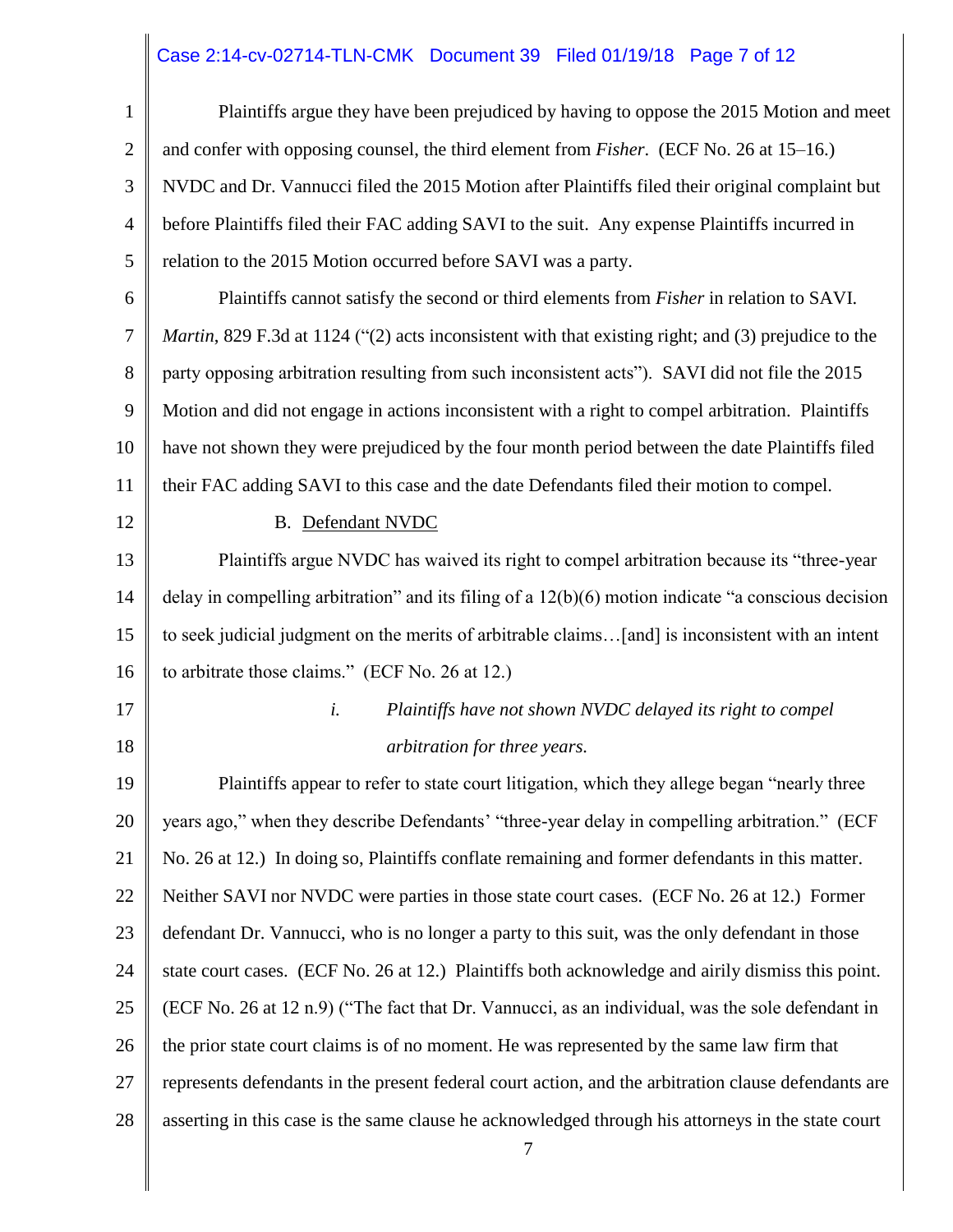#### Case 2:14-cv-02714-TLN-CMK Document 39 Filed 01/19/18 Page 8 of 12

1 2 3 4 5 6 7 8 9 10 11 12 13 14 15 16 17 18 19 20 21 22 23 24 25 26 27 claims."). Plaintiffs cite no authority for the proposition that the period when Defendants could have moved to compel arbitration begins when Plaintiffs filed suits in a state court against a defendant who is not a party to this action. The fact that Defendants in this matter employ the same attorneys as the defendant in the state court actions doesn't help Plaintiffs' argument. Further, the arbitration issue was raised prior to the instant motion. On February 3, 2015, Dr. Vannucci and NVDC filed their Motion to Partially Dismiss some claims pursuant to Rule 12(b)(6) and to dismiss claims 9, 14, 15, and 16 in favor of arbitration. (ECF No. 7-1 at 1, 19.) In that motion, Dr. Vannucci and NVDC also stated they intended to assert enforceability of other claims under the Federal Arbitration Act ("FAA") once NVDC had gathered the required evidence of the impact of its business on interstate commerce. (ECF No. 7-1 at 19 n.12.) This Court declined to address the issue at that time. (ECF No. 15 at 14.) Instead, the Court gave Plaintiffs leave to amend a number of claims in their complaint, and "invited" NVDC and Dr. Vannucci to file a "motion addressing arbitration of the remaining claims under both state law and the FAA." (ECF No. 15 at 14.) The parties then did just that. (ECF Nos. 17, 19, 21,  $\&$  23.) *ii. Plaintiffs have not shown NVDC's acts were inconsistent with any right to arbitrate.* Plaintiffs argue NVDC's act of filing a 12(b)(6)motion is inconsistent with its right to compel arbitration and NVDC has, therefore, waived that right. (ECF No. 26 at 12–15.) "There is no concrete test to determine whether a party has engaged in acts that are inconsistent with its right to arbitrate." *Martin*, 829 F.3d at 1125. The element is satisfied, however, "when a party chooses to delay his right to compel arbitration by actively litigating his case to take advantage of being in federal court." *Id*. "[E]xtended silence and delay in moving for arbitration may indicate a 'conscious decision to continue to seek judicial judgment on the merits of [the] arbitrable claims,' which would be inconsistent with a right to arbitrate." *Id.* A court must assess "the totality" of a party's actions. *Id*. at 1126. Waiver is disfavored "because it is a contractual right, and thus any party arguing waiver of arbitration bears a heavy burden of proof." *Van Ness Townhouses*, 862 F.2d at 758. There is an "emphatic federal policy in favor of arbitral dispute

28

resolution." *Mitsubishi Motors Corp. v. Soler Chrysler–Plymouth*, 473 U.S. 614, 631 (1985).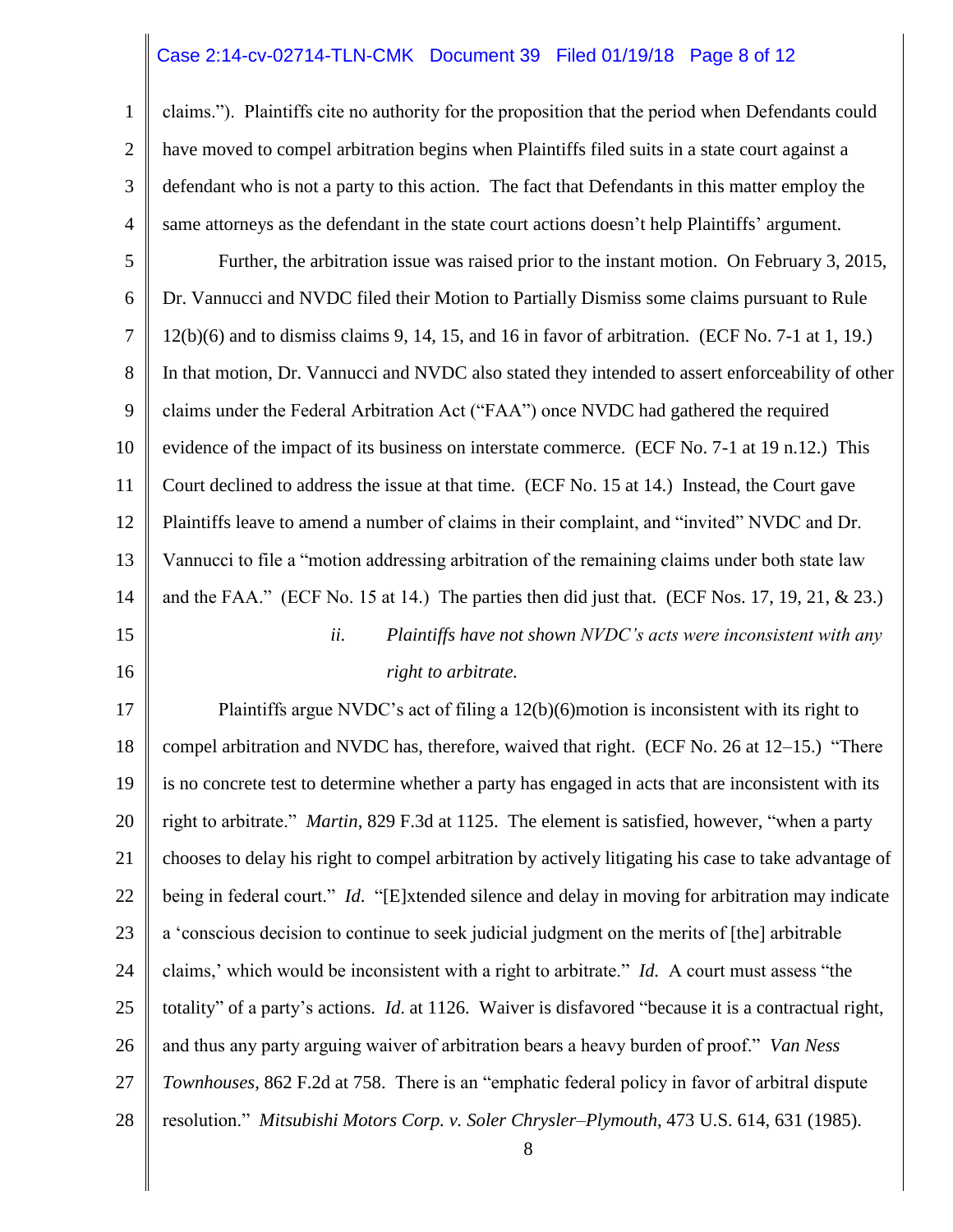#### Case 2:14-cv-02714-TLN-CMK Document 39 Filed 01/19/18 Page 9 of 12

1 2 3 4 5 6 7 Plaintiffs argue Defendants sought judgment on the merits in federal court before deciding whether court or arbitration would be advantageous. (ECF No. 26 at 14.) Defendants, however, did not move for judgment on the merits on the majority of claims in Plaintiffs' FAC. Plaintiffs FAC contains 13 claims, five of which are brought pursuant to ERISA and eight of which are brought pursuant to California state laws. (ECF No 17 at  $1-2$ .) Plaintiffs' five ERISA claims were not subjects of the 2015 Motion, as neither NVDC nor Dr. Vannucci moved for dismissal of Plaintiffs' ERISA claims in the 2015 Motion. (ECF No. 7 at 2.)

8 9 10 11 12 13 14 15 16 The remaining eight claims in the FAC are state law claims. (ECF No. 17 at  $1-2$ .) Three of those claims were not in Plaintiffs' original complaint but were added in the FAC and therefore were not subjects of the 2015 Motion. Plaintiffs added in their FAC claim 10 for improper wage deduction under California Labor Code §§ 221-223, claim 11 for failure to provide meal periods, and claim 12 for failure to provide rest periods. (ECF No. 1 at 1–2; ECF No. 17 at 1–2.) Two other claims in the FAC were among the claims NVDC and Dr. Vannucci asked the Court to dismiss in favor of arbitration in the 2015 Motion, in addition to arguing that those claims failed to state a claim: claim six for conversion and claim 13 for violation of unfair competition. (ECF No. 1 at 1–2; ECF No. 7-1 at 2, 19.)

17 18 19 20 21 22 The cases Plaintiffs cite do not support their position that NVDC's actions were inconsistent with its right to arbitrate. In *Van Ness Townhouses*, the Ninth Circuit found the defendant waived arbitration where "[a]lthough [the defendant] answered the complaints and amended complaints, and moved to dismiss the action, it did not raise the issue of arbitration in any of its pleadings." *Van Ness Townhouses*, 862 F.2d at 756, 758–59. The court in *Van Ness* even issued a pre-trial order for the trial scheduled to begin just a few months later. *Id*.

23 24 25 26 27 28 In contrast, NVDC raised arbitration in each of its filings. NVDC moved for dismissal of some claims in favor of binding arbitration in the 2015 Motion and stated in that motion it would assert its right to arbitrate other claims once it could evaluate evidence required for that motion. (ECF No. 7-1 at 19–20, n.12.) NVDC asserted binding arbitration as an affirmative defense in its answer to Plaintiffs' FAC. (ECF No. 21 ¶¶ 82–85.) NVDC then moved to compel arbitration after the Court declined to address the issue when deciding the 2015 Motion and gave Plaintiffs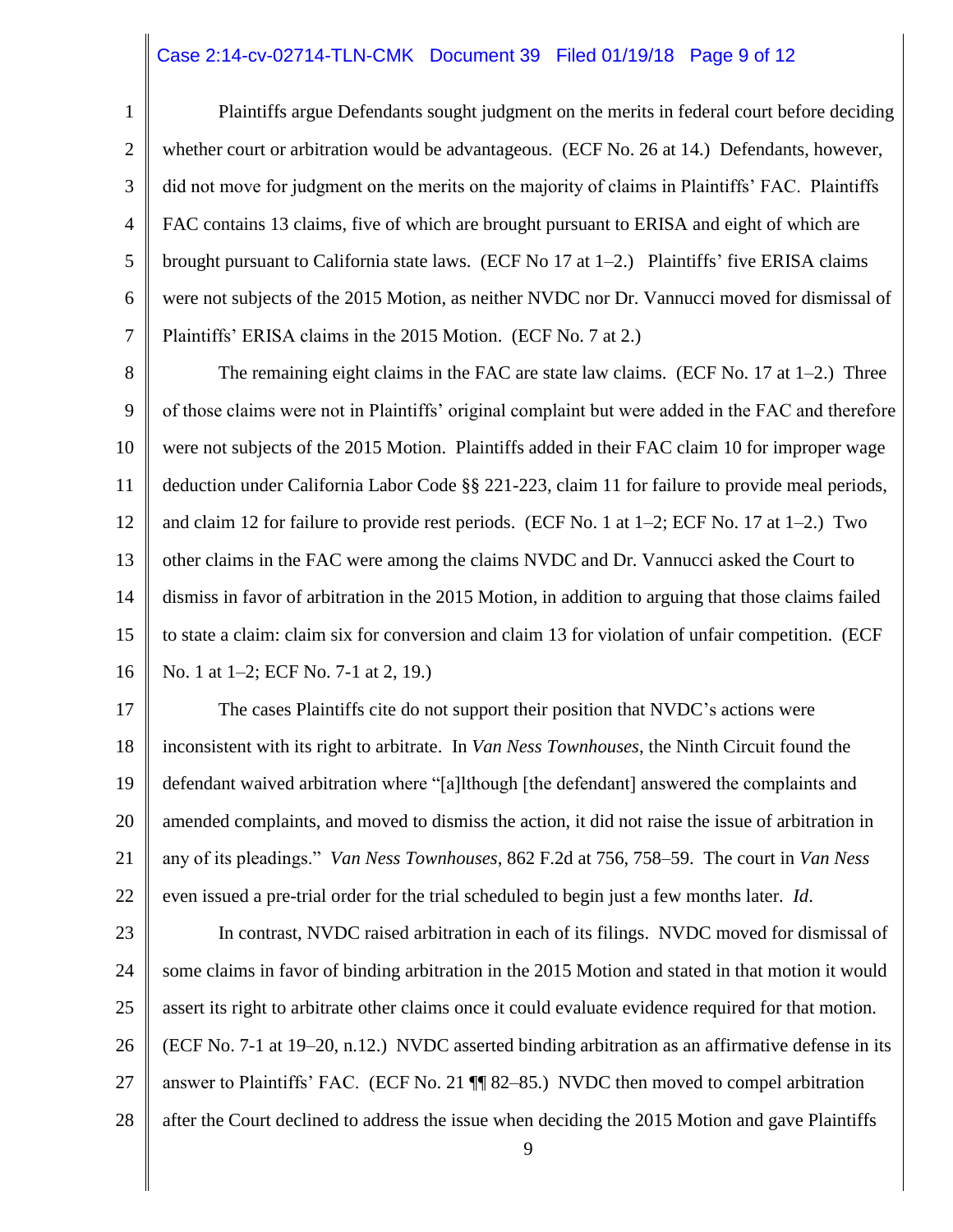#### Case 2:14-cv-02714-TLN-CMK Document 39 Filed 01/19/18 Page 10 of 12

- 1 2 3 leave to file their FAC and Defendants the opportunity to respond to the FAC. (ECF No. 15 at 14; ECF No. 21 ¶¶ 82–85; ECF No. 23 at 1–2.) Plaintiffs have not shown NVDC delayed or attempted to benefit from judicial rulings before deciding to arbitrate.
- 4 5 6 7 8 9 10 11 12 *Kelly v. Pub. Util. Dist. No. 2*, 552 Fed App'x 663 (9th Cir. 2014), is also distinguishable. Both defendants in *Kelly* actively litigated the case for eleven months before moving to compel arbitration, including conducting discovery and litigating multiple motions that included both a motion to dismiss and a preliminary injunction. *Id*. at 664. Here, NVDC moved for a stay of discovery pending the Court's decision on its motion to compel arbitration. (ECF No. 29 at 1–2.) *See Plows v. Rockwell Collins, Inc.*, 812 F. Supp. 2d 1063, 1067–68 (C.D. Cal. 2011) (finding the defendant's acts had been inconsistent when, among other things, the defendant participated in discovery that would not have been available under the arbitration agreement). NVDC did not attempt to benefit from discovery prior to filing its motion.
- 13 14 15 16 17 18 19 20 21 22 23 The defendants in *Martin* "spent seventeen months litigating the case," "devot[ed] 'considerable time and effort' to a joint stipulation structuring the litigation, fil[ed] a motion to dismiss on a key merits issue, [and] enter[ed] into a protective order." *Martin*, 829 F.3d at 1126. The *Martin* court noted the parties had expended resources propounding and "answering discovery, and preparing for and conducting a deposition." *Id*. The court added that the "defendants did not even note their right to arbitration until almost a year into the litigation and did not move to enforce that right until well after that time." *Id*. In fact, when the district judge warned the defendants about the waiver issue, the defendants' counsel explained they had taken a strategic decision they were "probably better off just being here in the court with the procedures of Rule 23 and discovery and federal practice than handling it in arbitration." *Id*. at 1122, 1126. Plaintiffs have not shown NVDC delayed asserting its right to compel arbitration.
- 24

#### *iii. Plaintiffs have not shown they have been prejudiced.*

25 26 27 28 Plaintiffs argue they have been prejudiced by opposing the 2015 Motion and filing an amended complaint. (ECF No. 26 at 16.) To establish prejudice, the plaintiffs must show the defendants' delay caused the plaintiffs "to incur costs they would not otherwise have incurred," to "re-litigate an issue on the merits on which they have already prevailed in court," or "the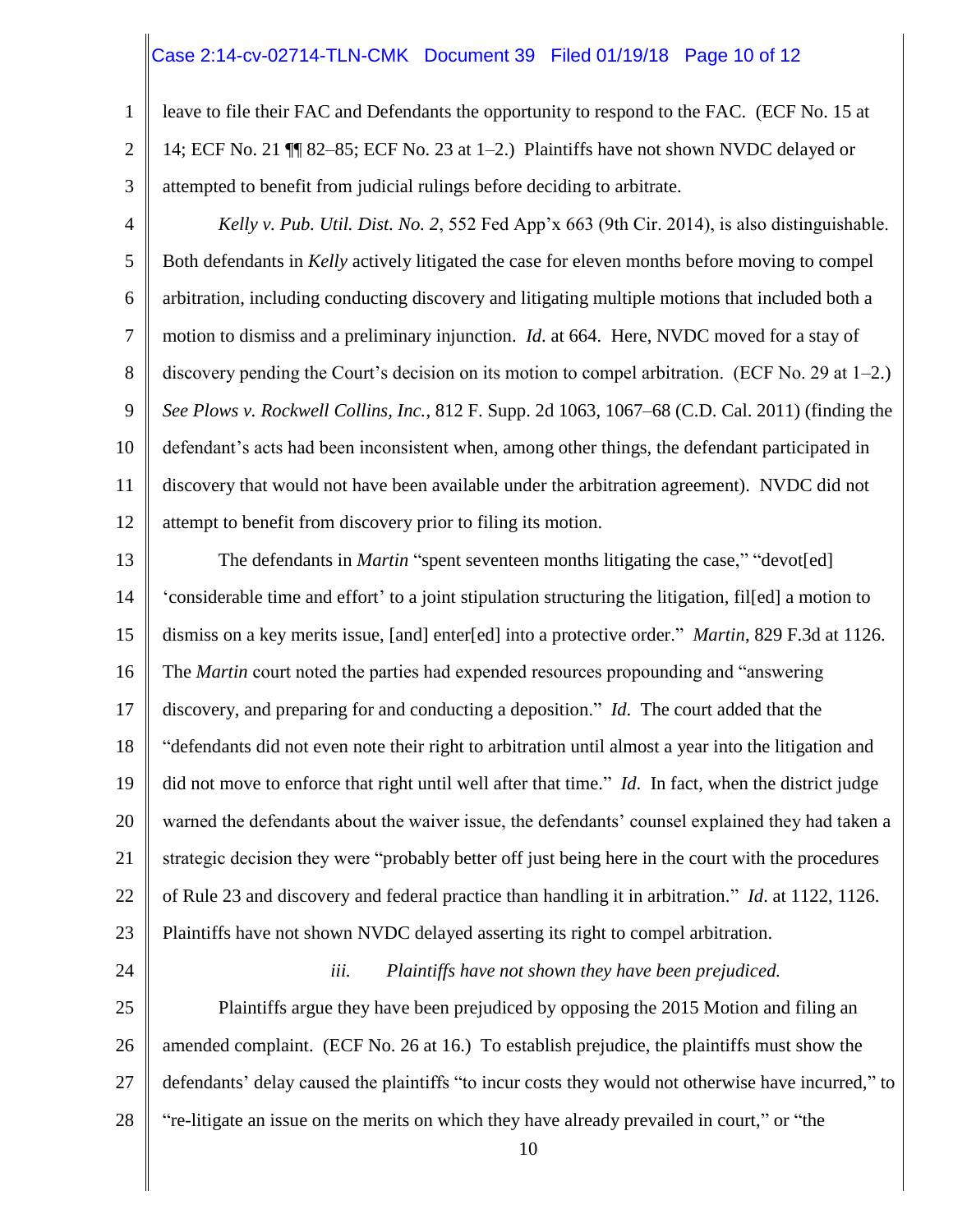#### Case 2:14-cv-02714-TLN-CMK Document 39 Filed 01/19/18 Page 11 of 12

1

2

3

4

defendants have received an advantage from litigating in federal court that they would not have received in arbitration." *Martin*, 829 F.3d at 1126–27 (citing *Richards v. Ernst and Young*, 744 F.3d 1072, 1075 (9th Cir. 2015), noting a plaintiff can show prejudice if the opposing party "gained information about the other side's cases that could not have been gained in arbitration").

5 6 7 8 9 10 11 12 13 14 15 In *Martin*, the court found "dispositive" the fact that the plaintiffs had litigated and prevailed on an important point at the district court level. *Martin*, 829 F.3d at 1128. The district court found the California legislature could have included in the Cosmetology Act a class of persons in a category of individuals who may practice cosmetology without being paid but chose not to do so. *Id.* at 1121. The district court held that the Cosmetology Act, therefore, did not preclude the plaintiffs' arguments that the students were employees under state wage laws and the parties could proceed. *Id*. The Ninth Circuit found the plaintiffs would be prejudiced if they had to re-litigate "a key legal issue on which the district court [had] ruled in their favor." *Id*. at 1128. Here, Plaintiffs do not argue that they have prevailed on any issue. Rather, Plaintiffs argue they have been prejudiced by having to oppose the 2015 Motion and by having to file an amended complaint.

16 17 18 19 20 21 22 23 24 25 26 27 28 As noted, NVDC did not challenge on the merits eight of the 13 claims in Plaintiffs' FAC. Further, in the 2015 Motion NVDC challenged two additional claims on both the grounds that they were subject to binding arbitration on the merits, and it asserted its right to compel arbitration in relation to the remaining three claims once it gathered the required evidence related to interstate commerce. (ECF No. 7-1 at 19, n.12.) In the interim, Defendants moved to stay discovery. (ECF No. 29.) Plaintiffs have not shown Defendants received an advantage from litigating in federal court. Nor have Plaintiffs shown they incurred additional costs as NVDC has not moved for judgment on the majority of Plaintiffs' remaining claims; NVDC moved to dismiss in favor of binding arbitration or asserted its right to do so in the earliest filing as to each of Plaintiffs' remaining claims. *Cf*. *Martin*, 829 F.3d at 1128 (finding the plaintiffs were prejudiced where the defendants did not note their right to arbitration until one year into litigation and told the district judge and opposing counsel that defendants were probably "better off" in court). / / /